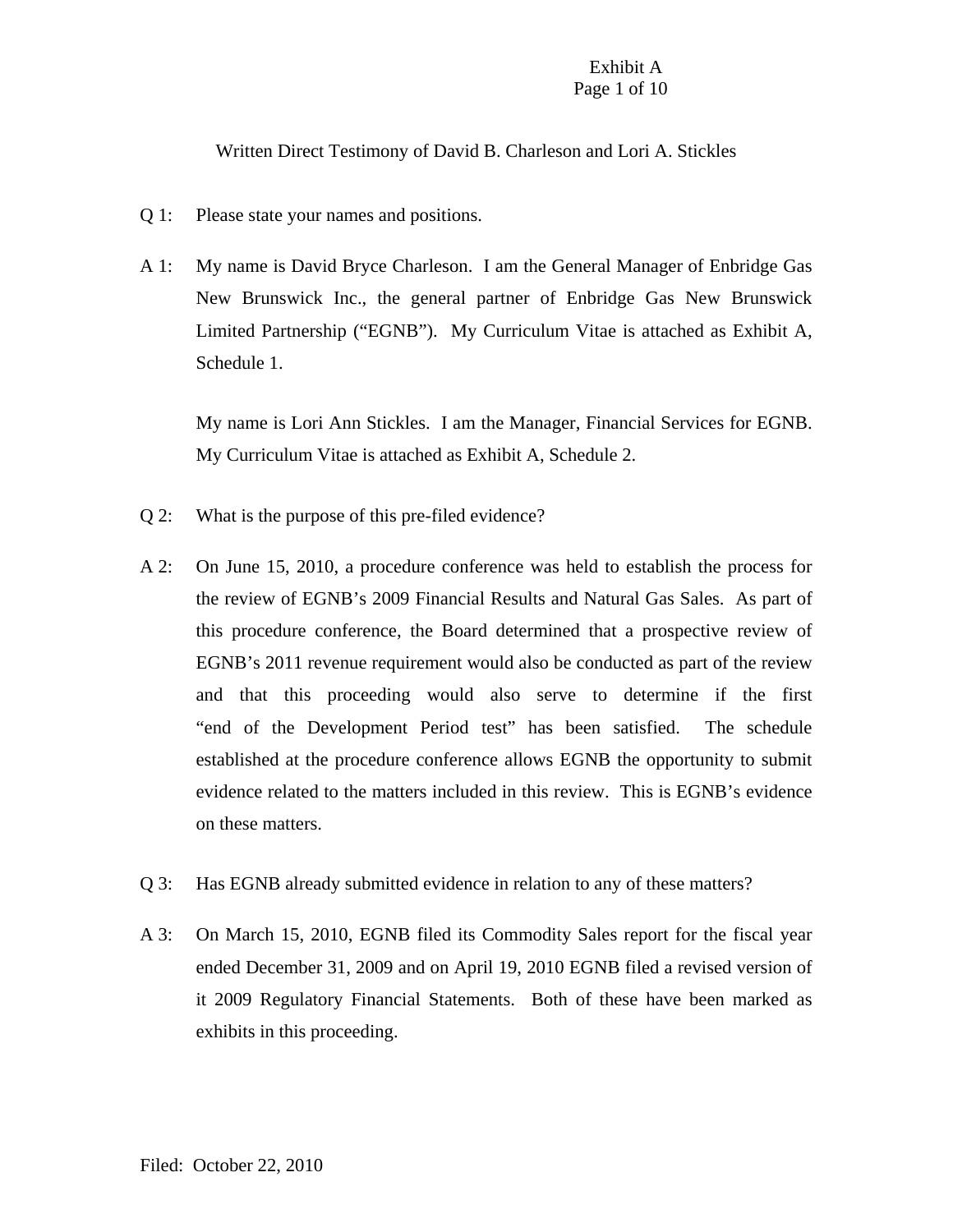- Q 4: What matters are EGNB addressing in this evidence?
- A 4: EGNB is submitting evidence in relation to four areas:
	- 1. proposed adjustments to its cost allocation methodology;
	- 2. comments on the report submitted by Mr. Butler;
	- 3. the 2011 Budget; and
	- 4. the end of the Development Period tests.

# Cost Allocation Methodology

- Q 5: What do the costs to be allocated to EGNB by the cost allocation methodology represent?
- A 5: They represent costs allocated by Enbridge Inc. ("Enbridge") for services and overheads that are not associated with any of the Affiliate Service Level Agreements ("SLAs") that EGNB has in place. These costs reflect internal or external costs incurred by Enbridge that support several or all business units, but do not relate to one specific business unit, and therefore must be allocated on a basis that relates the cost to the cost driver. The costs have been allocated to EGNB through a fair, consistent and simple allocation process, in accordance with Enbridge's Cost Allocation Methodology, which can be found in Exhibit A, Schedule 3.
- Q 6: How have the costs allocated to EGNB historically been included in the revenue requirement?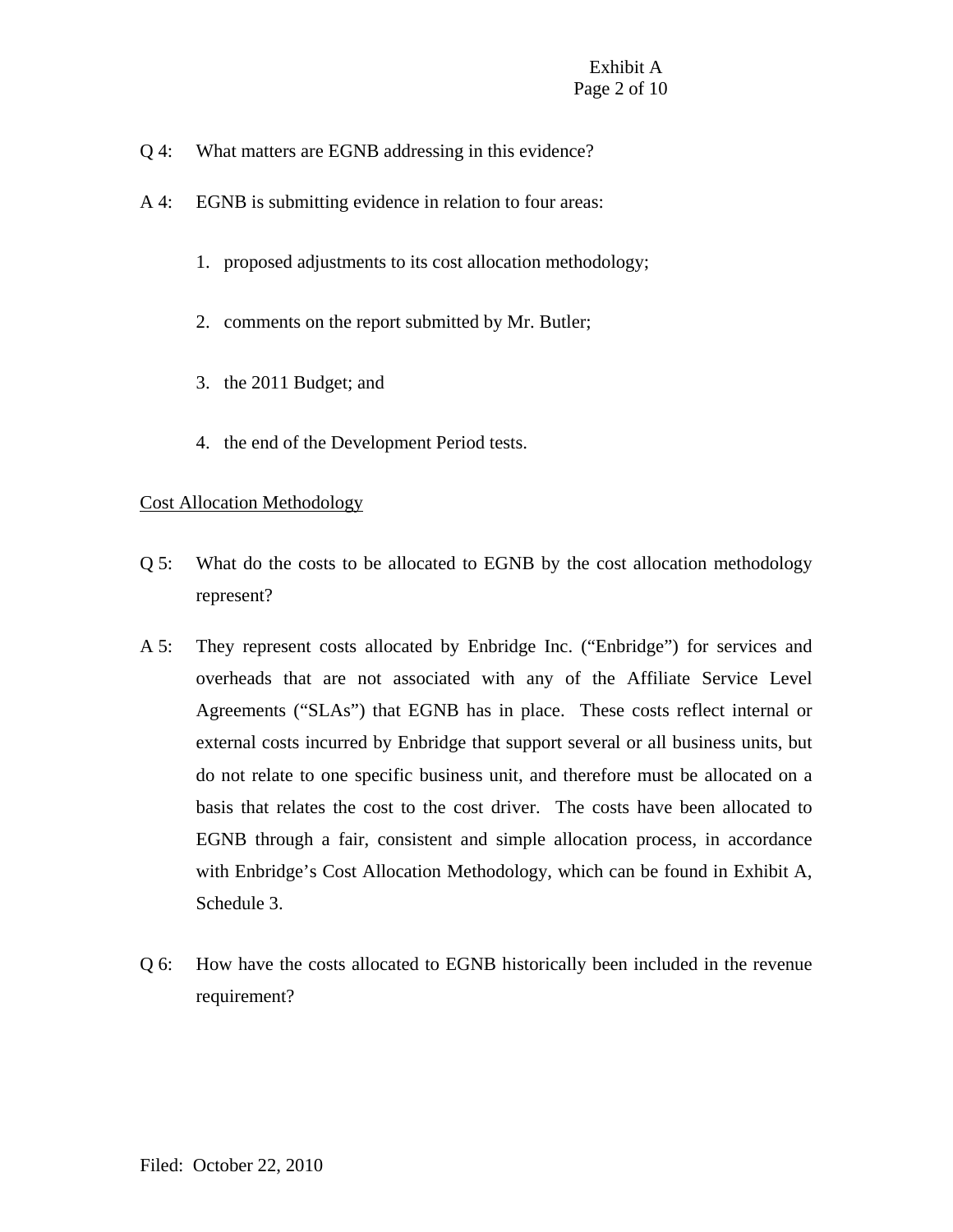- A 6: Since 2004, such cost allocations have been included in EGNB's revenue requirement based on the review conducted by the Board's financial consultant, Mr. Easson, as part of the 2004 annual review process. Mr. Easson reviewed the costs allocated to EGNB by Enbridge based on its cost allocation methodology at that time and based on his judgment identified costs that he believed would be reasonably incurred if EGNB were a stand-alone business. In discussions with EGNB Management, Mr. Easson also indicated his belief that the annual amount by which these costs could increase should be limited. This review and discussion with Mr. Easson formed the basis on which EGNB has determined which of the allocated costs should be recoverable in rates since that time.
- Q 7: How has this methodology affected EGNB's recovery of the allocated costs?
- A 7: The continued use of Mr. Easson's assessment of the costs to be included in the revenue requirement has precluded EGNB from recovering an increasing amount of allocated costs that EGNB believes legitimately form part of the overall cost of operating its business and that customers have derived benefit from. In the 2004 review, when the methodology was first applied by Mr. Easson, \$353,176 of costs were excluded from the revenue requirement. Since that time, due to the limits that have been applied to increases, the amount excluded from regulation was \$1.0 million in 2008 and would be \$1.2 million in 2009. While this number has increased over the years, the amount excluded as a percentage of distribution revenue is much lower today than in 2004.

A summary of costs allocated to EGNB in 2009 can be found in Exhibit A, Schedule 4.

Q 8: What is EGNB's proposal regarding the treatment of the allocated costs?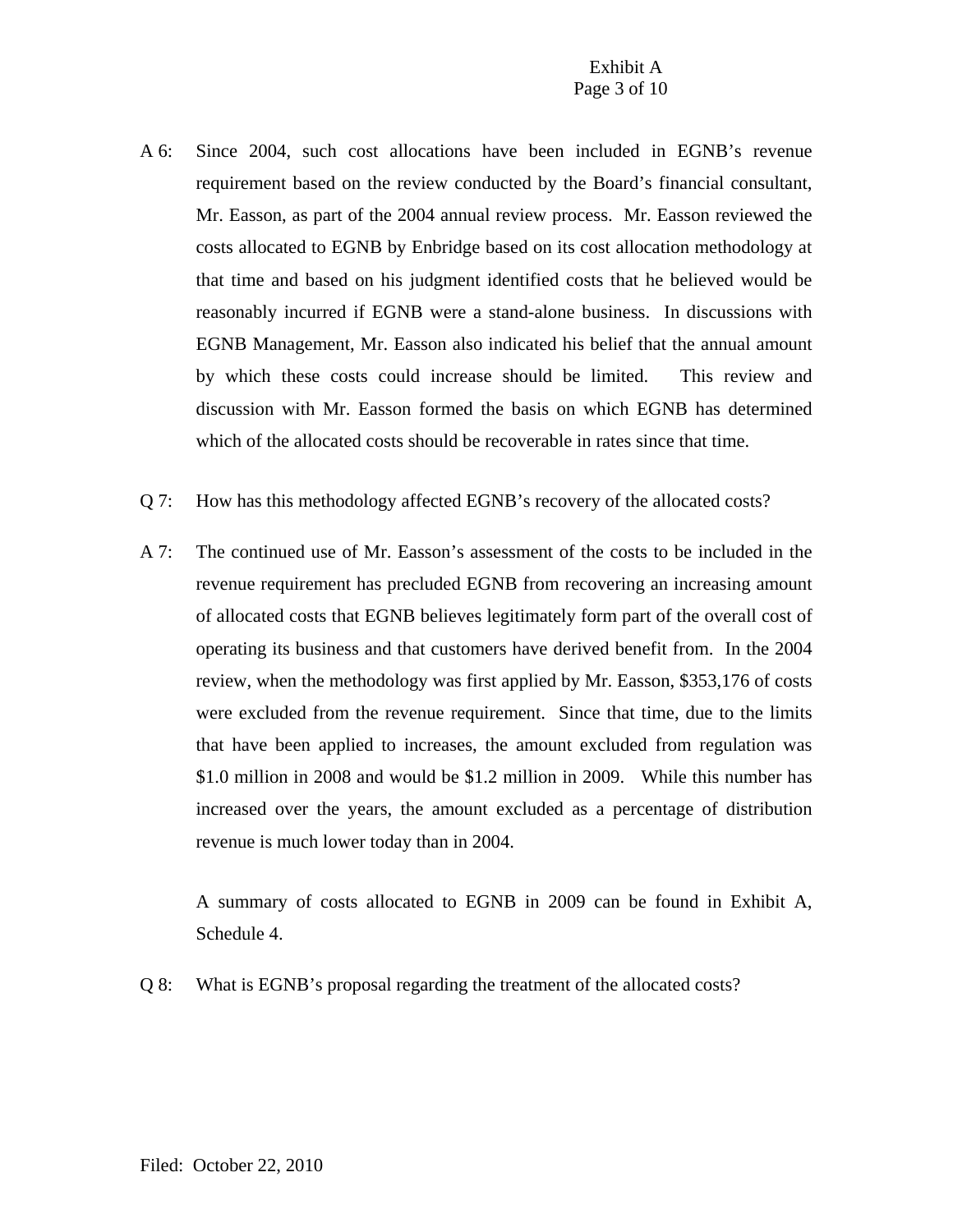- A 8: EGNB believes that it should be allowed complete recovery of all costs allocated to it by Enbridge and has restated its 2009 Regulatory Financial Statements in Exhibit A, Schedule 5 to reflect this. A black-line of the statements showing the changes to the statements filed on April 19, 2010 can be found in Exhibit A, Schedule 6.
- Q 9: What is the basis for EGNB suggesting that all Enbridge costs allocated to EGNB should be recoverable in rates?
- A 9: In Mr. Easson's 2004 annual review, he assessed the costs from Enbridge on a line item basis in terms of what a stand-alone business may reasonably incur. This assessment failed however to recognize the overall value that EGNB derives from being part of the Enbridge group of companies. A holding company will incur costs as part of its overall structure to manage the various operating entities that it owns. These costs are incurred to optimize resources, take advantage of synergies and minimize duplication of effort. As a holding company, Enbridge uses sound and reasonable allocators to allocate its operating costs to its subsidiaries to fairly represent costs to run that business on a full cost basis. In the case of EGNB, since all of its business activities are regulated it is reasonable that all of these allocated costs be recoverable within regulation.

There are a number of cost efficencies that EGNB achieves by being part of the Enbridge group of companies. The benefit of being part of Enbridge was recognized when EGNB was awarded the General Franchise for the Province of New Brunswick and was recently acknowledged during the Cost of Capital proceeding, where the Public Intervenor's expert Dr. Booth on several occasions attached value to "the Enbridge name". This value is not however conveyed directly through services provided to EGNB by Enbridge and the exclusion of certain costs allocated to EGNB by Enbridge means that some of this value is not reflected anywhere within EGNB's revenue requirement. At the same time,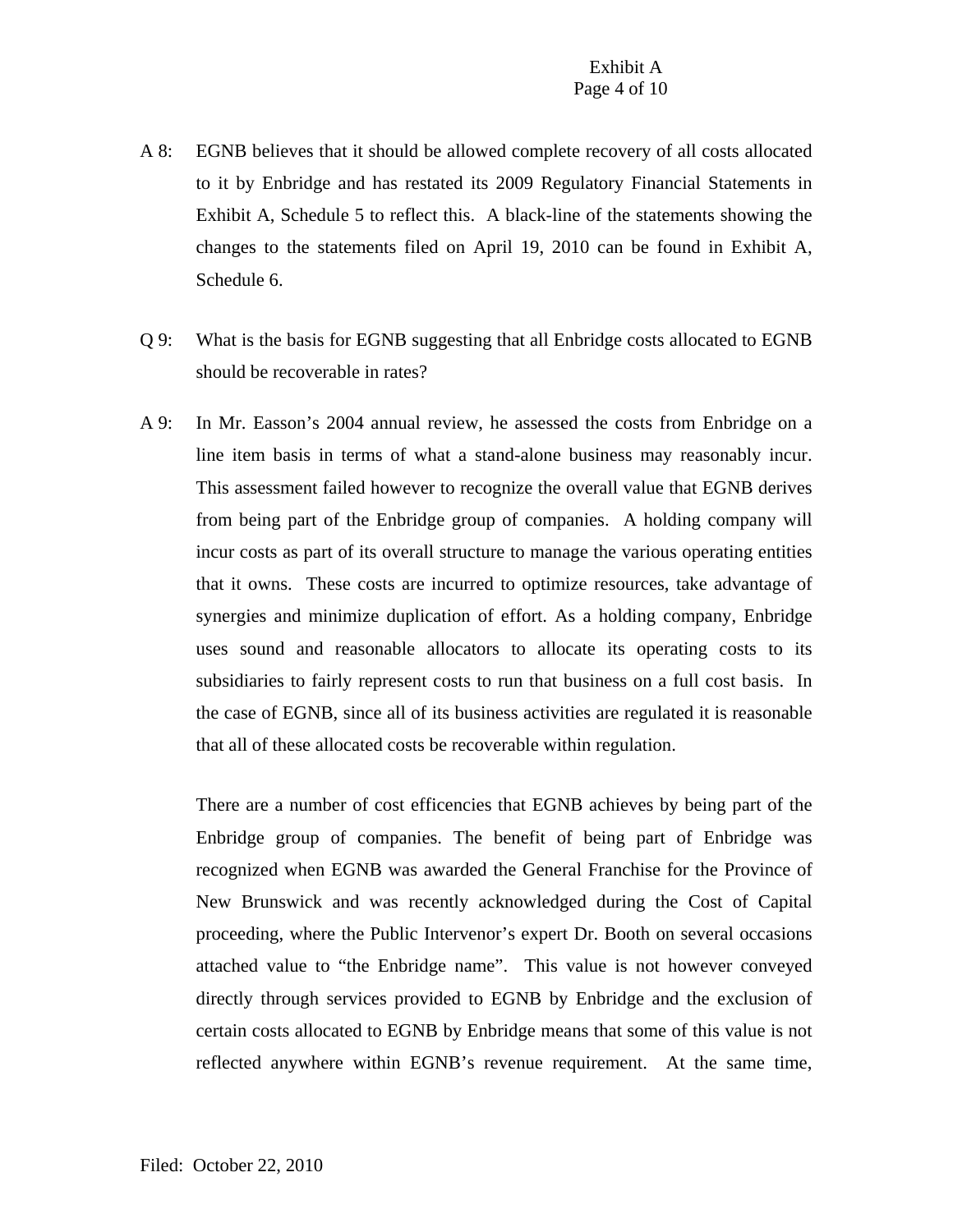EGNB's customers are receiving the benefit through lower costs than would be incurred if EGNB was not part of a larger group of companies.

- Q 10: Can you provide examples of these benefits?
- A 10: Yes. While it is difficult to quantify many of the benefits, EGNB believes that some examples of the benefits that customers derive from Enbridge are related to access to established policies, procedures and best practices, utilizing the purchasing power of a large organization and the ability to support the financing of EGNB.

As a large organization, Enbridge has well defined policies, procedures and best practices that EGNB is able to leverage within its business. These are applicable to areas such as human resources, internal controls, governance, safety and reliability. In the absence of Enbridge, EGNB would need to incur costs to research, develop and maintain policies, procedures and practices in all of these areas. EGNB believes that material costs would be incurred to draw on the level of experience and expertise that is included in the Enbridge policies, procedures and practices. While some tailoring of these approaches may need to be done for the New Brunswick market, Enbridge provides a sound and regularly updated resource of knowledge.

As a relatively small utility, EGNB has limited buying power and derives direct benefits from being able to obtain goods and services under the Enbridge umbrella. Obtaining materials such as pipe, meters, vehicles and computer hardware as part of Enbridge's purchasing arrangements provides EGNB with access to the buying power of a utility nearly 200 times the size of EGNB. Similarly, EGNB believes that services such as liability insurance can be obtained at a lower cost as part of an overall Enbridge policy than if EGNB were to seek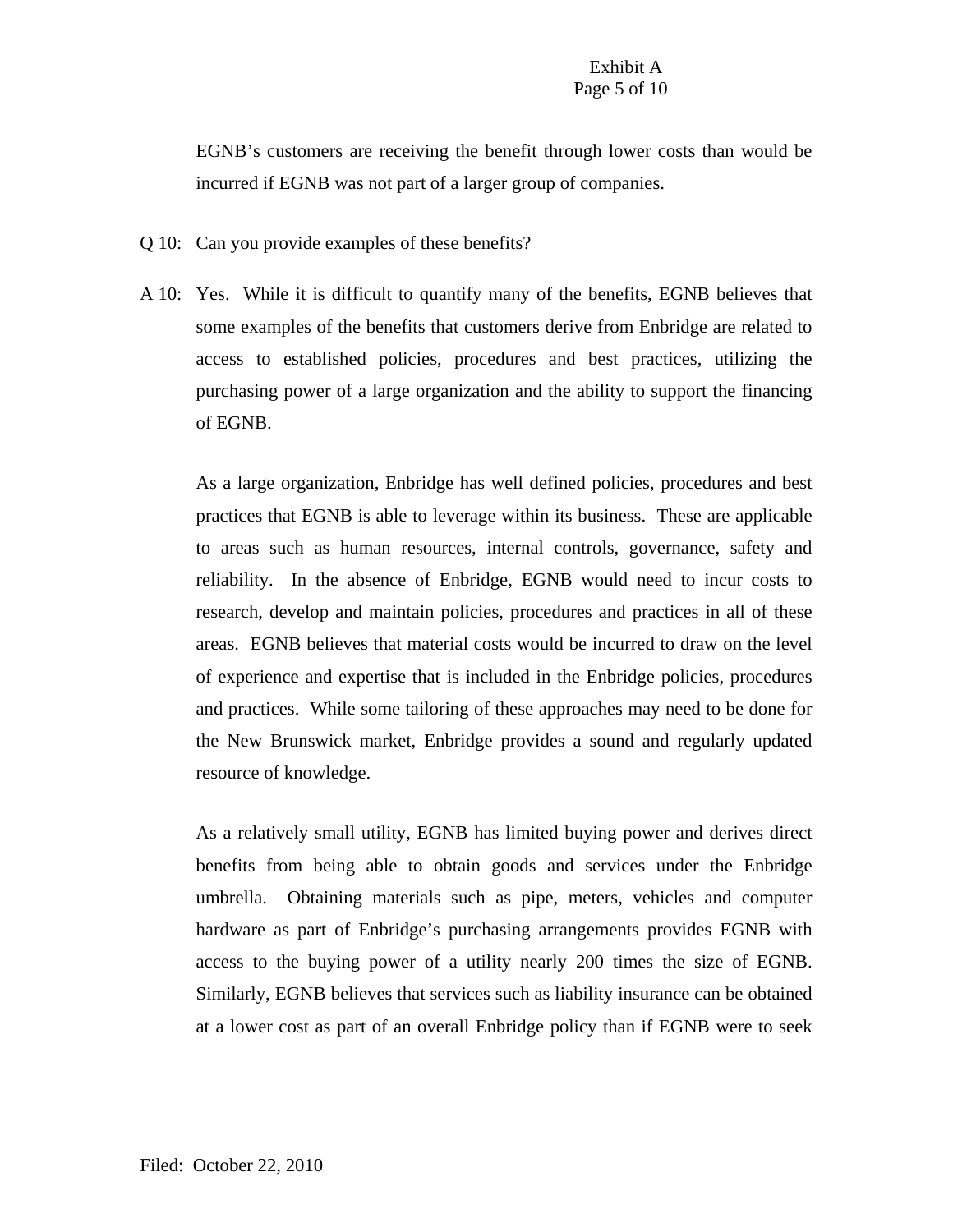## Exhibit A Page 6 of 10

out its own insurance arrangements. EGNB's customers are the direct beneficiaries of these cost savings.

EGNB has required financing in the form of debt and equity to develop its business and ongoing financial support is important to any business. As Dr. Booth commented in the Cost of Capital proceeding, the Enbridge name will help support improved credit metrics with investors and the capital markets (Transcript, p. 481). Further value from Enbridge is derived through Enbridge being the guarantor under EGNB's General Franchise Agreement. In the absence of Enbridge, there would certainly be costs associated with providing the financial assurances required by the Province. Also, EGNB has been able to raise equity for the business at a much lower cost than if it were not part of Enbridge. The cost of raising equity on a stand-alone basis in the equity markets would likely have come at a much greater cost than if there were not a majority unit holder like Enbridge. All of these reduced financing costs provide a direct benefit to customers.

- Q 11: Can any of these benefits be quantified?
- A 11: While it is difficult to quantify the full benefits customers receive by EGNB being part of Enbridge without incurring unnecessary cost, EGNB believes it is possible to attach some quantifiable value to the benefit received in relation to raising the necessary financing for the business.

EGNB has generally been able to raise equity for its business without having to engage an agent, largely due to the smaller amount of equity required from the markets due to Enbridge investing its proportionate interest, approximately 70% of the equity required. However, due to the size of the equity to be raised from independent investors in 2005, EGNB did engage an agent for a portion of the equity raised. This resulted in a fee of 5.75%, or \$628,187, on the \$10.9 million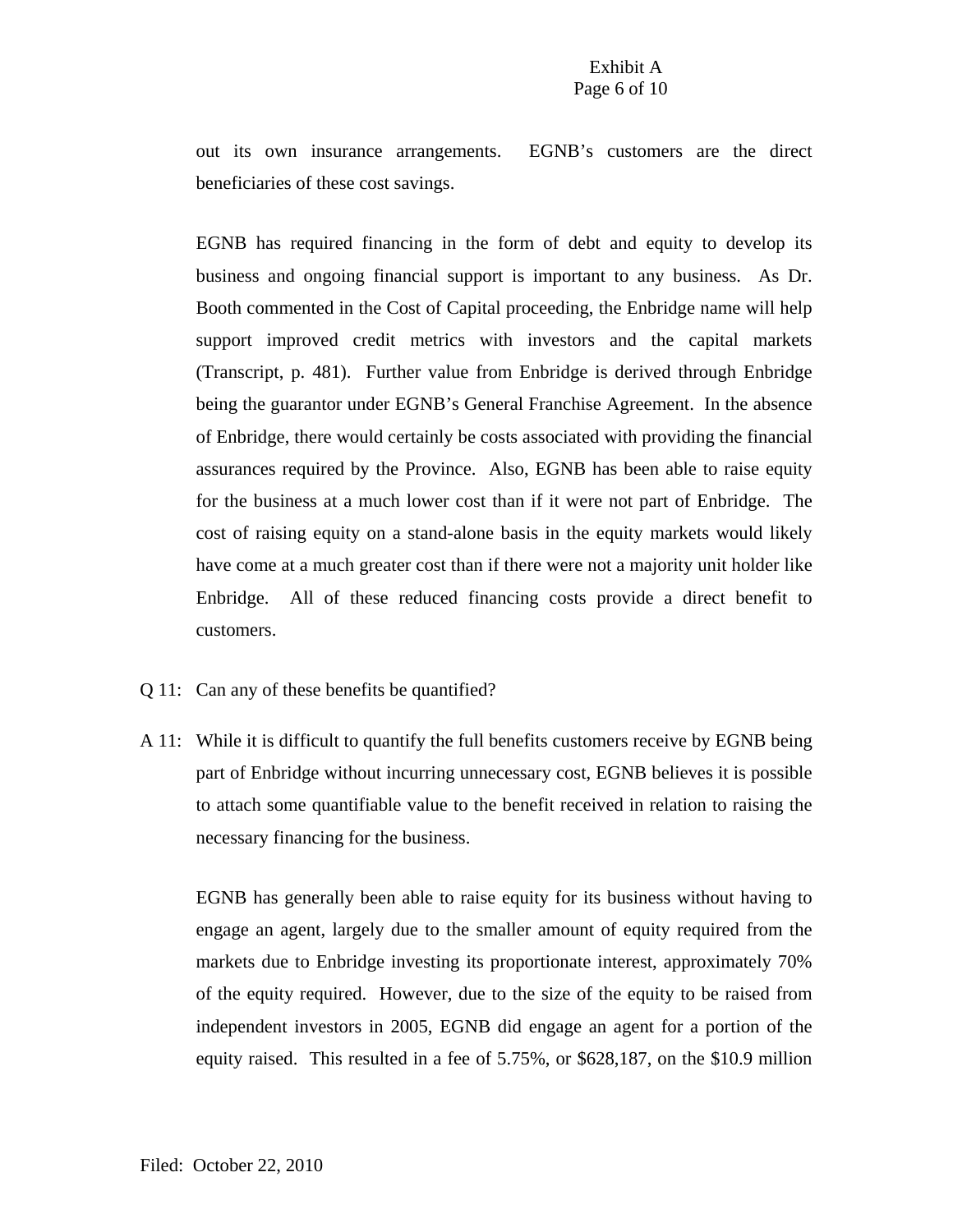of equity raised by the agent. Had similar arrangements been required to raise all of the equity in 2005, 2007 and 2008 the total equity call costs would likely have been \$6.9 million more, if EGNB was not part of Enbridge.

- Q 12: Why has EGNB not brought forward a similar proposal in earlier financial reviews?
- A 12: EGNB has been concerned for some time with the allocated costs that have been excluded from its revenue requirement. However, it was not until the 2008 Financial Review that the Board's consultant suggested that a review of the allocation may be warranted. In Teed, Saunders, Doyle's May 1, 2009 report, they suggested "that the current allocation methods are several years old" (page 14) and recommended that "EGNB prepare new allocation rationale to determine allowable costs for regulation for corporate overhead apportionments, and that the Board review these methodologies." (ibid) In its November 13, 2009 Decision, the Board directed EGNB to conduct such a review. This review has led EGNB to bring forward the proposed change.
- Q 13: What is the impact on EGNB's 2009 revenue requirement as a result of this change?
- A 13: Since many of the allocated costs are capitalized as part of Property, Plant and Equipment or Development O&M, the 2009 revenue requirement increases by \$523,016 due to the adjusted allocation methodology.

#### Purchase and Sale of Natural Gas Report

Q 14: Moving to the report prepared by Mr. John Butler of J.C. Butler Management Ltd. titled "Report to the New Brunswick Energy and Utilities Board on the Purchase and Sale of Natural Gas by Enbridge Gas New Brunswick During 2009", do you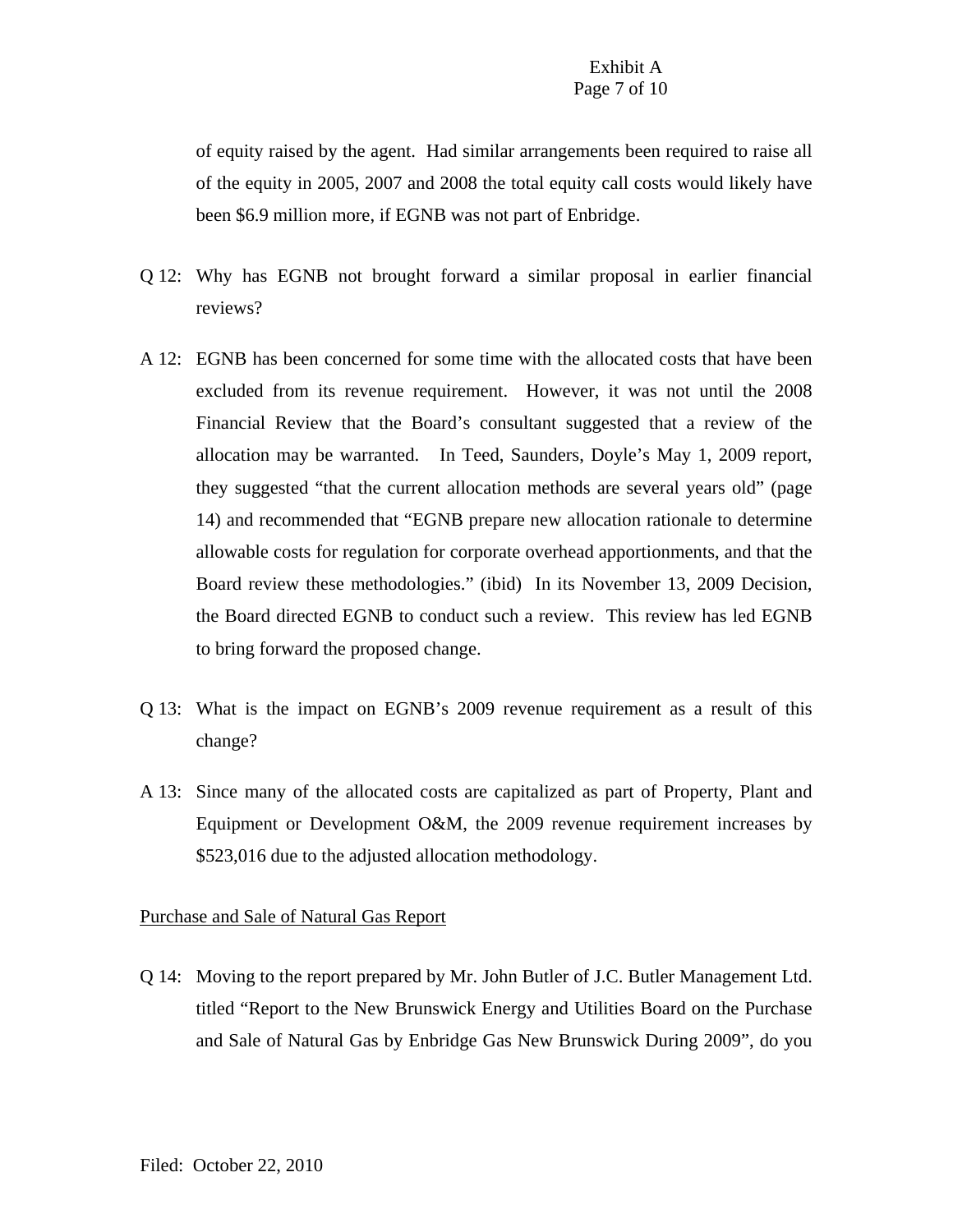# Exhibit A Page 8 of 10

have any comments on Mr. Butler's findings regarding the Enbridge Operational Services ("EOS") fees found on pages 14 to 16 of his report?

A 14: Yes. While Mr. Butler has raised some questions regarding the allocation of EOS fees, EGNB believes that the approach that it has used for their allocation between EUG and distribution is appropriate and reflective of EGNB's understanding of the work performed by EOS during that time. EGNB believes that any alternate allocation would create a cross-subsidy between EUG and gas distribution, which is to be avoided. As Mr. Butler noted in his report, his suggested options 3 and 4 would result in a cross-subsidy between EUG and distribution.

Mr. Butler has suggested that the Board may require EGNB to obtain justification from EOS for the changes that have been made to the allocation. EGNB notes that such justification is likely unavailable. EOS provides a basket of services to EGNB and other Enbridge companies. The SLA specifies an annual fee for the provision of these services rather than an hourly rate for each service. As a result, EOS does not document the time spent performing each discrete activity within the SLA. The adjustment to the allocation of the EOS fees was based on a discussion between EGNB and the EOS manager and is based on their best judgment of the division of the time spent and services provided.

As Mr. Butler notes, any concern regarding this issue "will probably be a matter of principle rather than materiality." (p. 16) EGNB agrees with this conclusion and, given the move to allocate more costs to EUG, believes it has erred on the side of being conservative to ensure that customers are not cross-subsidizing a competitive service.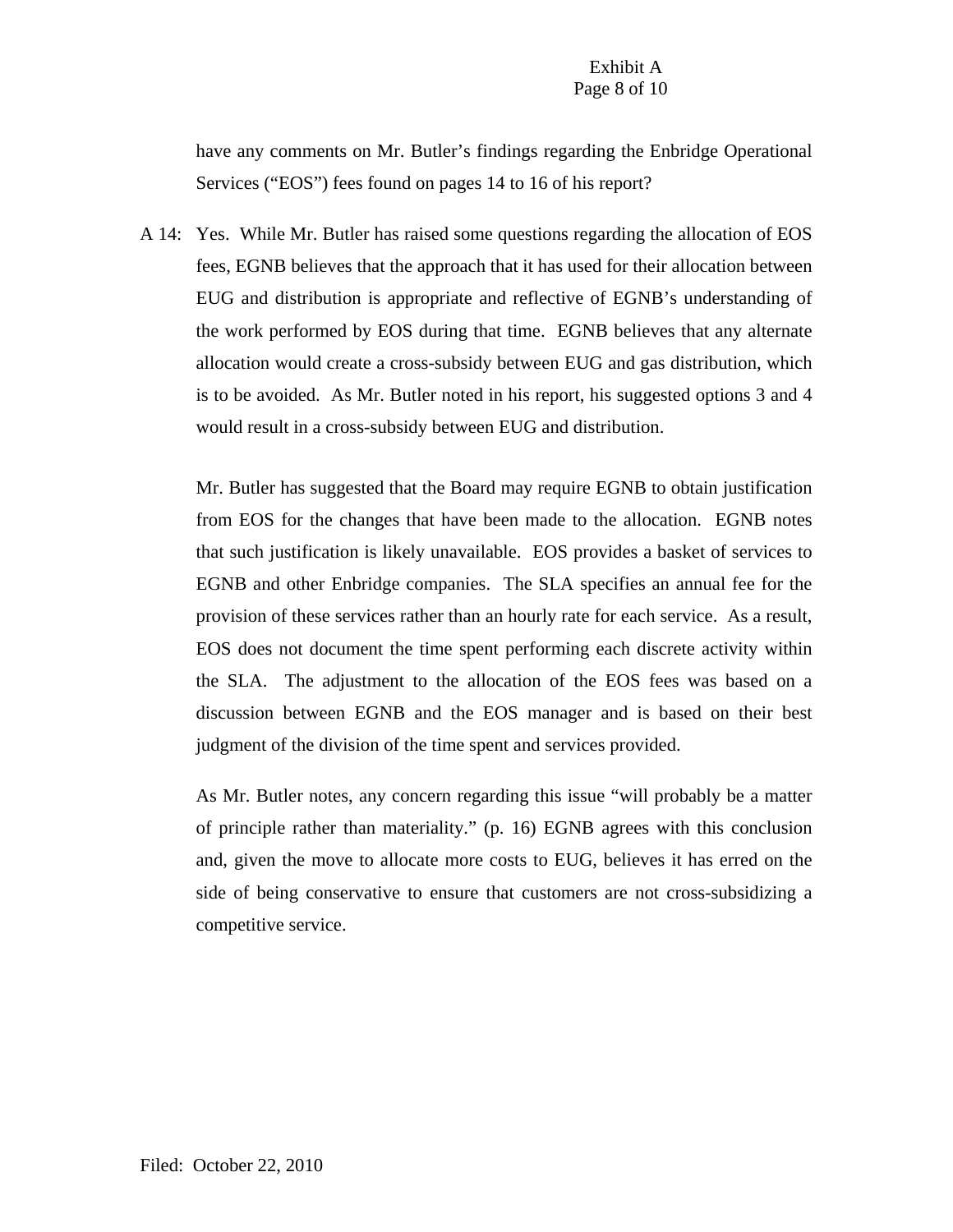## 2011 Budget

- Q 15: Given that this is the first time that EGNB has brought forward a Test Year Budget for review by the Board, what evidence is being provided in relation to its 2011 Budget?
- A 15: In developing its evidence related to its 2011 Budget, EGNB reviewed the NBSO minimum filing requirements ("MFR") to obtain insight in terms of the type of information provided for a prospective review by another party regulated by the Board. While EGNB believes there are a number of aspects of the NBSO MFR that are not applicable to its business, the NBSO MFR was instructive on what would be of interest and value to the Board and Intervenors. Based on this review, EGNB has developed evidence that provides a comparision of its 2011 Budget to its 2010 Budget. In addition to the numeric comparisons, written variance explanations have also been provided where appropriate.

EGNB's 2011 Budget, in Regulatory Financial Statement format, can be found in Exhibit A, Schedule 7 and an associated explanation of the 2011 Budget can be found in Exhibit A, Schedule 8. Assumptions used in preparing the 2011 Budget can be found in Exhibit A, Schedule 9.

- Q 16: What conclusions does EGNB expect the Board to reach regarding the 2011 Budget?
- A 16: EGNB expects that the Board will pre-approve EGNB's operating and capital budgets and plans, recognizing that this approval would not fetter the Board's discretion when the 2011 fiscal year is subject to a retrospective review. However, EGNB expects that this prospective review should limit the amount of review required on a retrospective basis, otherwise EGNB will be subject to an increased regulatory burden. EGNB would expect that the retrospective review